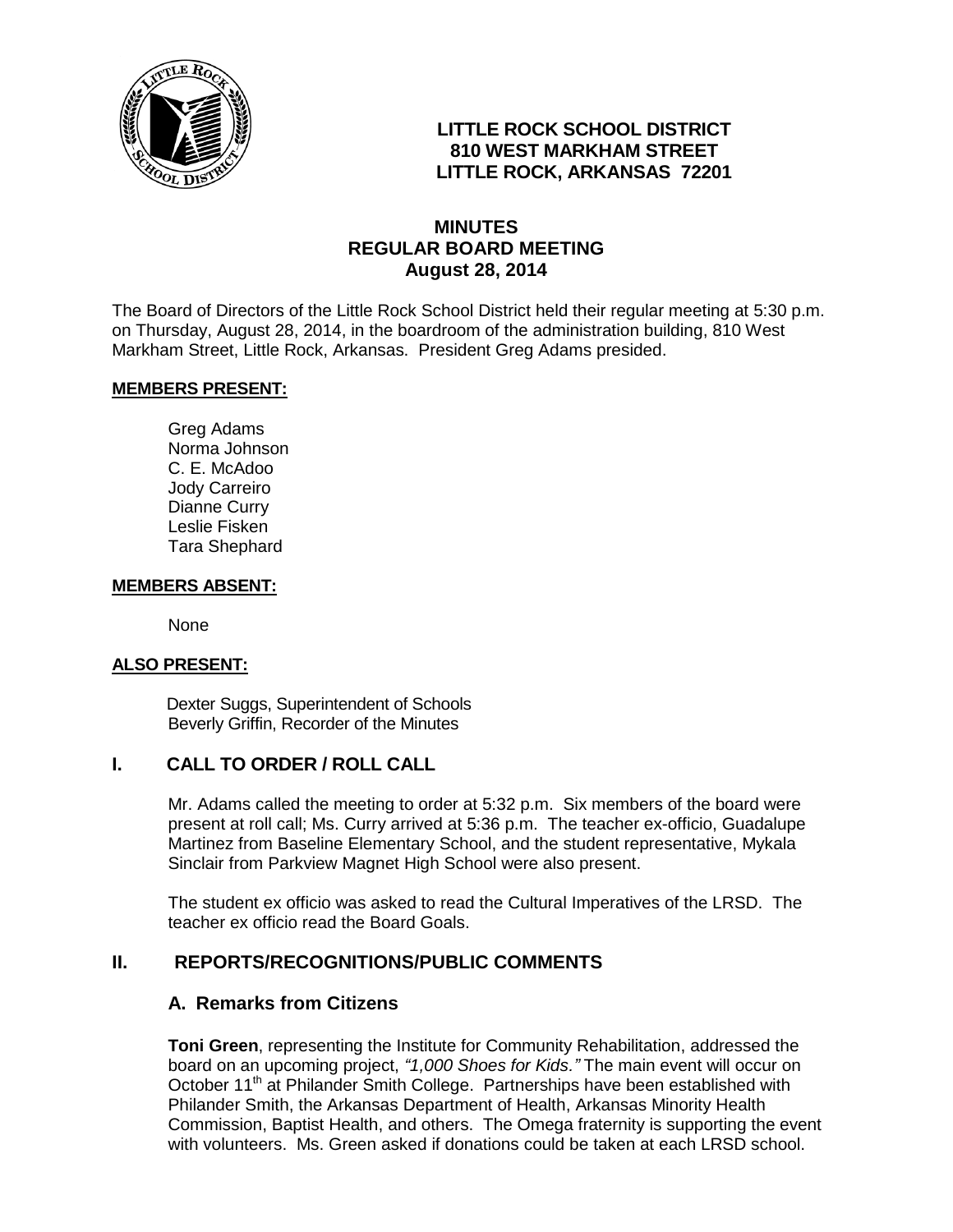John Walker addressed the board regarding the right of citizens to speak before the board without exceptions to the topic presented, and their right to receive an answer. He stated there wasn't any way to restrict speech, and if he wanted to speak about the superintendent, he should be able to do that. He called the board's goals "fake." He commented on the board's vote to retain reading recovery, but stated funding wasn't provided to fund reading recovery teachers except through the school's auxiliary funds. Mr. Bolden ceded his time to Mr. Walker, and he continued by addressing the topic of closing schools, saying the focus should be instead on providing an education to the students who attend the schools the board is considering for closure. He called Hamilton Learning Academy a "stepping stone to prison," and called the LRSD "dysfunctional."

Carla Coleman spoke on behalf of the McClellan High school community. They have asked the board not to move McClellan, but to rebuild the school on the current site. She encouraged the board to focus on educational facilities, and not on a sports complex.

Troy Laha also addressed the board regarding the Cloverdale Middle School and McClellan High School community. He stated his children attended both Cloverdale and McClellan, and he questioned the thinking behind moving Cloverdale to the McClellan site. He asserted the community would continue the downslide if the schools were removed from the area.

Pam Adcock, president of SW United for Progress, also expressed concern about moving McClellan High School. The community members want McClellan and Cloverdale to stay where they are currently located. She stated the teachers need support to provide a good education for the children; and if given the materials they need the students will learn.

## **B. Donations of Property**

Mykala Sinclair, student ex officio, read the list of recent donations to the district. Ms. Curry made a motion to accept the donations; Ms. Fisken seconded the motion and it **carried unanimously**. The donations are listed in the following chart:

| <b>SCHOOL/DEPARTMENT</b>     | <b>ITEM</b>                                                                                                                                       | <b>DONOR</b>                 |
|------------------------------|---------------------------------------------------------------------------------------------------------------------------------------------------|------------------------------|
| Central High School          | \$10,000 cash to the Sunshine                                                                                                                     | Christopher and Julie Keller |
|                              | Committee                                                                                                                                         |                              |
| <b>Chicot Primary School</b> | Donation of 5 ipads with otterbox<br>cases, 1 Apple Macbook with<br>Magic mouse, wireless keyboard<br>and case with a total value of<br>\$4966.64 | ADE                          |

### **DONATIONS**

# **C. Little Rock PTA Council**

Greta Freeman, PTA Council president, reported on attendance at this year's summer PTA leadership training. She reminded the board of the ongoing campaign for increasing PTA membership; and the theme of this year's efforts, "Be-A-PIG" or Be a PTA in good standing. Additional training will be held in October at J.A. Fair High School. Each unit should have filed their audit by August 10<sup>th</sup>, and if not, Mr. Becker and Ms. Hopson are available to assist.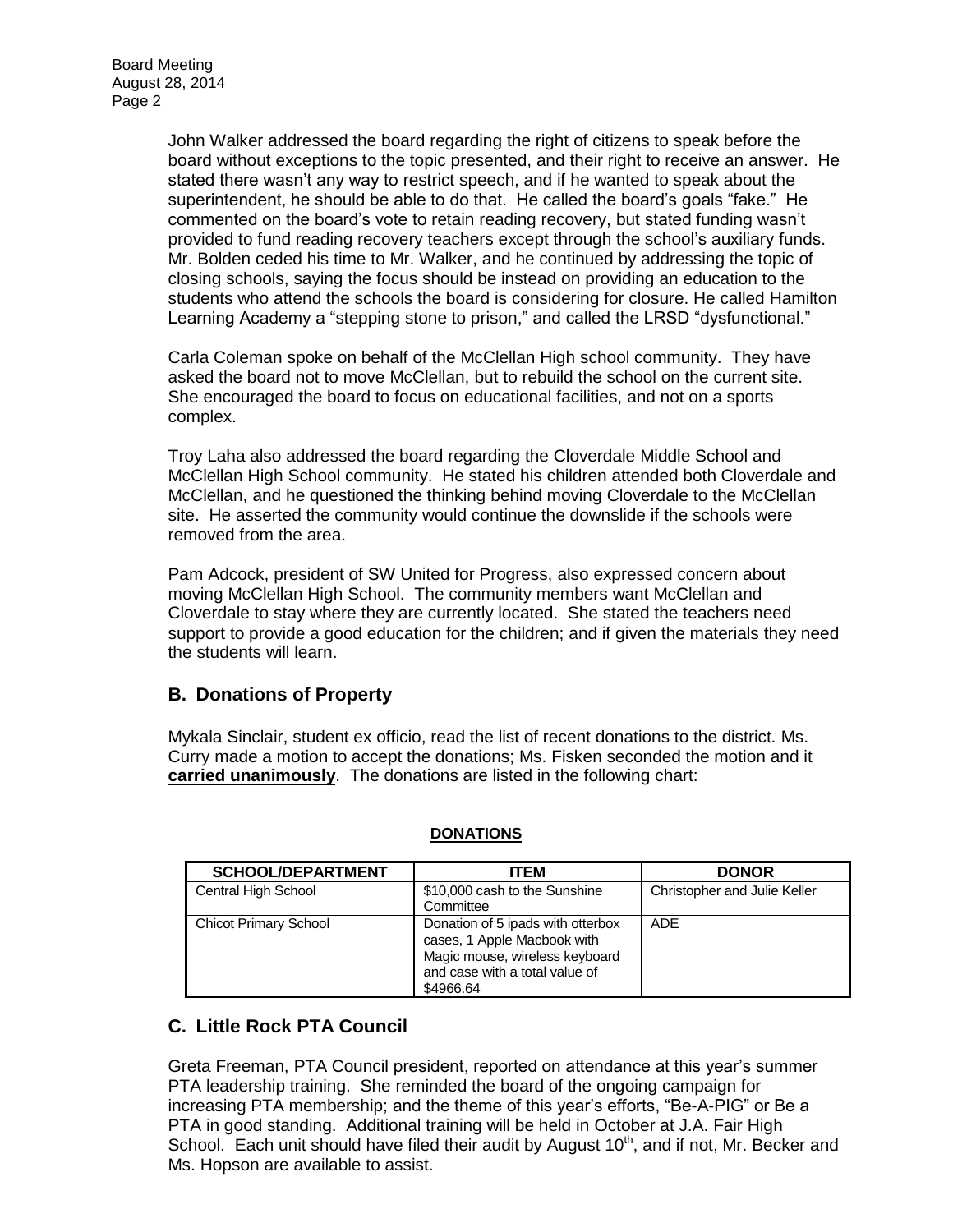# **D. Little Rock Education Association**

Ms. Kohler reported on an article she had read over the summer from the July 21, 2014 issue of the *New Yorker*, and she provided copies for the board members' review. The article was about a teacher who had made a choice to falsify test results, and was caught. The story detailed his decision, and the focus currently not on teaching and learning, but on testing. He admitted his decision wasn't ethical, and he has suffered the consequences, along with his entire school and district. It's important for teachers and administrators to "talk about our shared responsibility." She thanked Dr. Suggs for removing Pearson from curriculum development in the district, and expressed appreciation on behalf of high school teachers for removing the SOAR testing.

Ms. Kohler questioned the board about taking action on important issues during special board meetings. She expressed the importance of listening to the community prior to taking votes that affect the education of the children, and including all stakeholders in any decision to hold a millage campaign or make decisions on the recommendations from the facilities study. All topics of this nature should involve input from the community and the teacher's organization, and be discussed openly and freely.

## **IV. REPORTS AND COMMUNICATIONS**

## **A. Remarks from Board Members**

Ms. Shephard thanked the audience, and remarked on the successful start of school. She thanked the employees and the parents who work in the schools to prepare for the students' return. She said her position on the board sometimes makes her "feel like a sitting duck," but she assured the audience she thoroughly studies information provided before she makes a decision and before she votes on any issue. "If we continue to do business as we always have, how can we move forward?"

Mr. Carreiro also commented on the good start to the school year. He expressed excitement over the good start of school and the feedback from those whose children returned to the classroom. He thanked Ms. Koehler for the article she provided. He also provided a brief update on the Arkansas House and Senate task force on insurance. They are studying the pros and cons of combining state and school health insurance benefits. He expressed agreement with the comments from Ms. Koehler, that keeping "cooler heads" and working together will get us further.

Ms. Johnson welcomed the audience, and stated she had been involved in the District for the past 15 years. She was a dedicated parent and volunteer in the schools where her child attended, and she remains committed to support all of the students in all of the schools. When discussing the decisions the Board makes, she noted everyone won't be happy; however, the board has to make decisions based on the best information, especially on the district's investments and facilities. She encouraged everyone to do their homework, ask questions, request information, read, study, and make your own decisions. "Are you doing what you can do to help or are you focusing strictly on the negative?"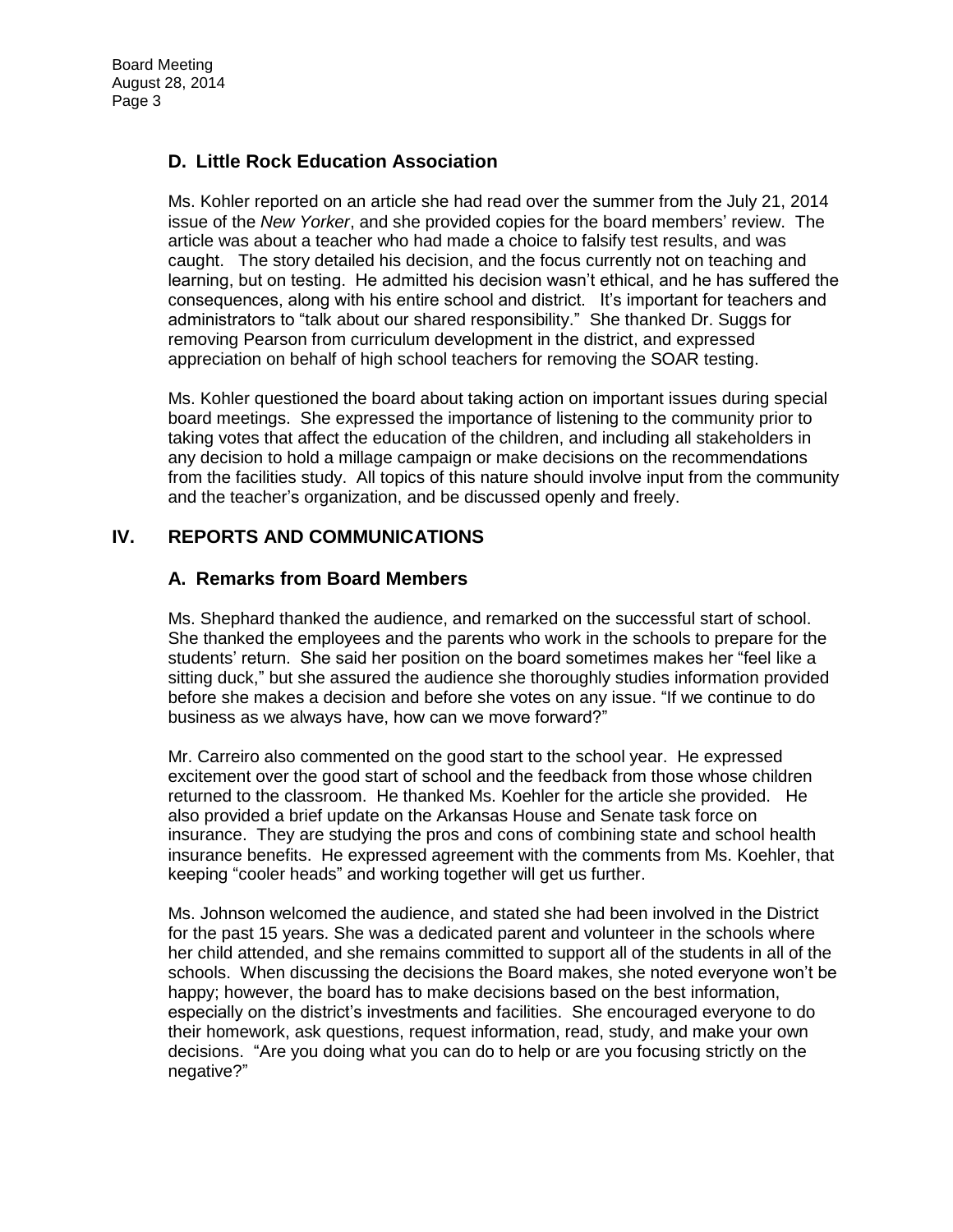Mr. McAdoo expressed excitement about the start of school, and reported plans to visit all the schools in his zone. He then read an excerpt from *Black Boy* by author Richard Wright. He encouraged everyone to have self-awareness, and to remember that not every decision is going to be what everyone wants.

Ms. Fisken welcomed everyone back to school, and thanked the parents and school employees for their part in getting the doors open on the first day.

Ms. Curry welcomed the audience. She spoke about some of the challenges facing the District and stated she wanted to make sure to take the things that are successful and build upon them through collaboration. She thanked the speakers and those in the community who speak up about their concerns. It is all about improving conditions for the students in the district, and making sure everyone is at the table when the decisions are made.

Student ex officio Mykala Sinclair thanked Ms. Koehler for the article, and agreed that too much focus is placed on testing and not enough focus on instruction and learning.

Teacher ex officio Ms. Martinez encouraged working together to get all children reading on grade level. She asked listeners not to point fingers, but to work together as a community.

Mr. Adams congratulated the fathers who participated in the Dads Take Your Kids to School FB activity. The top winner received 800+ votes, and the top 50 Dads will have lunch with the superintendent.

Mr. Adams briefly spoke about changes in State school financing rules over the past four years and the LRSD's current budgetary situation. "We know we have to earn the trust of our community . . ." by working well together, focusing on a common vision, and inspiring confidence from the public. If we work together, meet the differences with courage, we can make a difference and make the changes that need to be made to move this district forward. "It is not the critic who counts . . . credit belongs to those who are actually in the arena."

### **B. Update: Forest Heights STEM Academy and Geyer Springs Gifted and Talented Academy**

Dr. Mitchell reported on the opening of Forest Heights STEM Academy and the work that took place over the summer to prepare. She stated that they were encouraged by the transformation of the schools, and were looking forward to a remarkable year, working together to ensure students achieve success. Curriculum training was completed over the summer. Currently, Geyer Springs has 211 students; and at Forest Heights, 688 students are enrolled.

Mr. Bailey was asked to report on the costs involved in the conversion of Geyer Springs and Forest Heights.

### **C. Update: Reading Initiative**

Sabrina Stout provided information on the district's reading initiative. The intent is to ensure we meet the needs of all elementary students by assessing their reading levels and customizing their instruction. Community involvement of reading tutors, increasing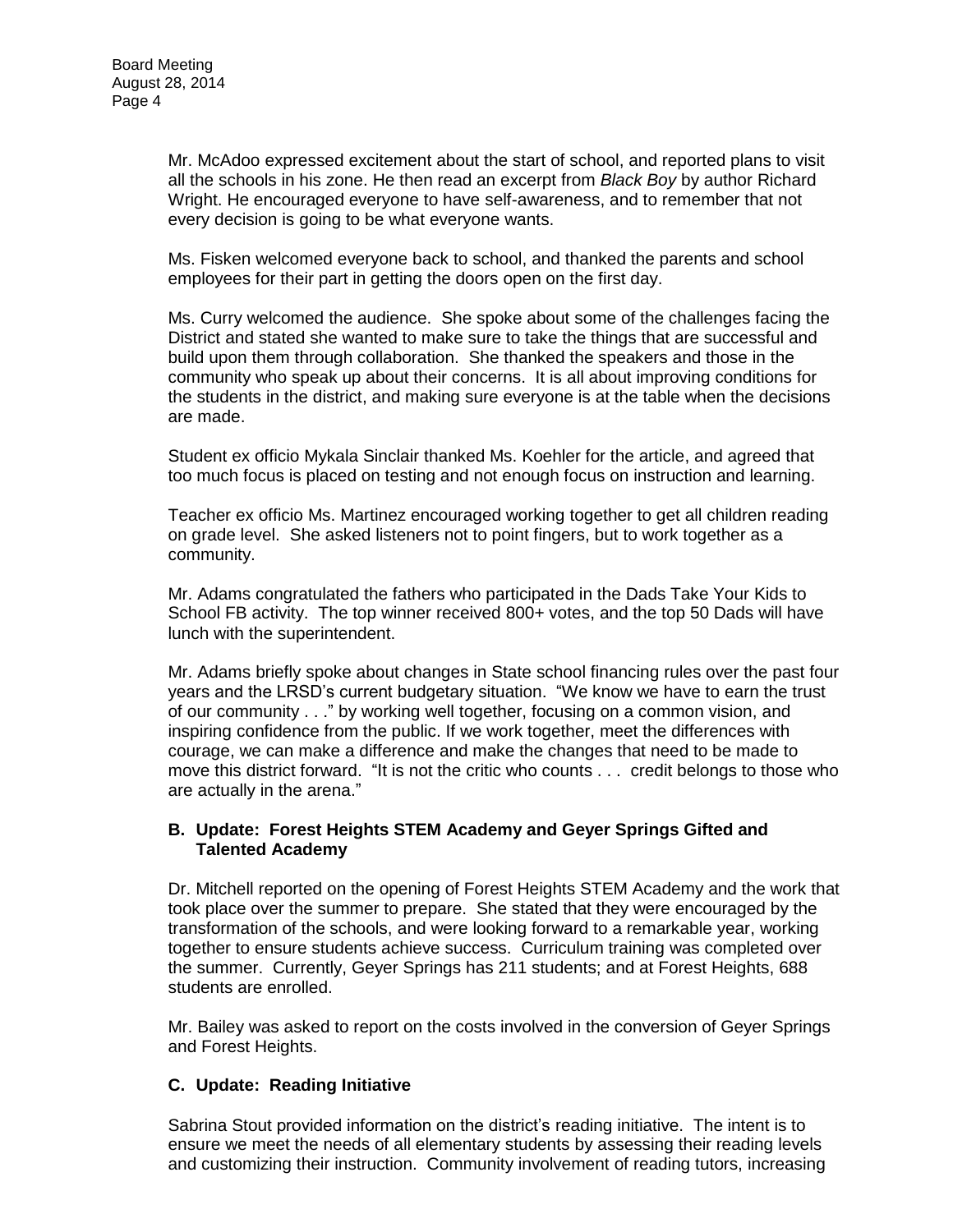parental involvement, and assessing the needs of families is a major component. She noted the Rockefeller Foundation is working to identify additional community partners in reading. There is a reading teacher in every elementary school and reading facilitators in identified schools. Progress reports will be provided after the necessary time to assess progress.

## **D. Act 1280 Digital Learning Act of 2013**

Mr. Glasgow and Karl Romaine reported on the requirements of Act 1280 of 2013. The law is in effect now, beginning with current ninth grade students. Under the requirements of the law, all districts will have to offer at least one on-line course before a student can graduate from high school. Mr. Glasgow reported the goal was to have enough courses available on line to offer services to students outside the LRSD.

Currently several projects are being implemented with courses in social studies, civics and economics. They are investigating a fine arts course, and are working with the ESL department to create a distance learning class with students off campus.

### **E. Elementary Division Summer Programs Update**

At the agenda meeting, Dr. Mitchell, Shoutelle Richardson, Karen Broadnax, and Sabrina Stout provided an overview of the summer programs. *Camp Can Do*, held this year at Bale, provided reading interventions for ESL students. The City of Little Rock summer programs worked with LRSD students in academic support, and UALR held a program at Booker Magnet. A full report was included as an attachment to the agenda.

### **F. Secondary Summer Programs Update**

Dr. Whitehorn provided a brief overview of middle school summer programs, Mr. Burton responded to questions regarding the high school credit recovery programs. Reports were attached to the agenda.

### **G. Update: Facilities Review – Fanning Howey**

The monthly review was presented at the agenda meeting on August  $14<sup>th</sup>$ . At the August 28<sup>th</sup> meeting, the Board reordered the agenda to allow the review of the Fanning Howey Facilities Master Plan. Action will be reported as the item was presented in the agenda.

## **V. CONSENT ITEMS**

There were no objections to the consent agenda, and it was **approved** as presented.

## **A. Minutes**

Minutes from meetings held on July 22 $n<sup>rd</sup>$ , July 24<sup>th</sup> and August 14<sup>th</sup> were presented for review. They were approved with no objections.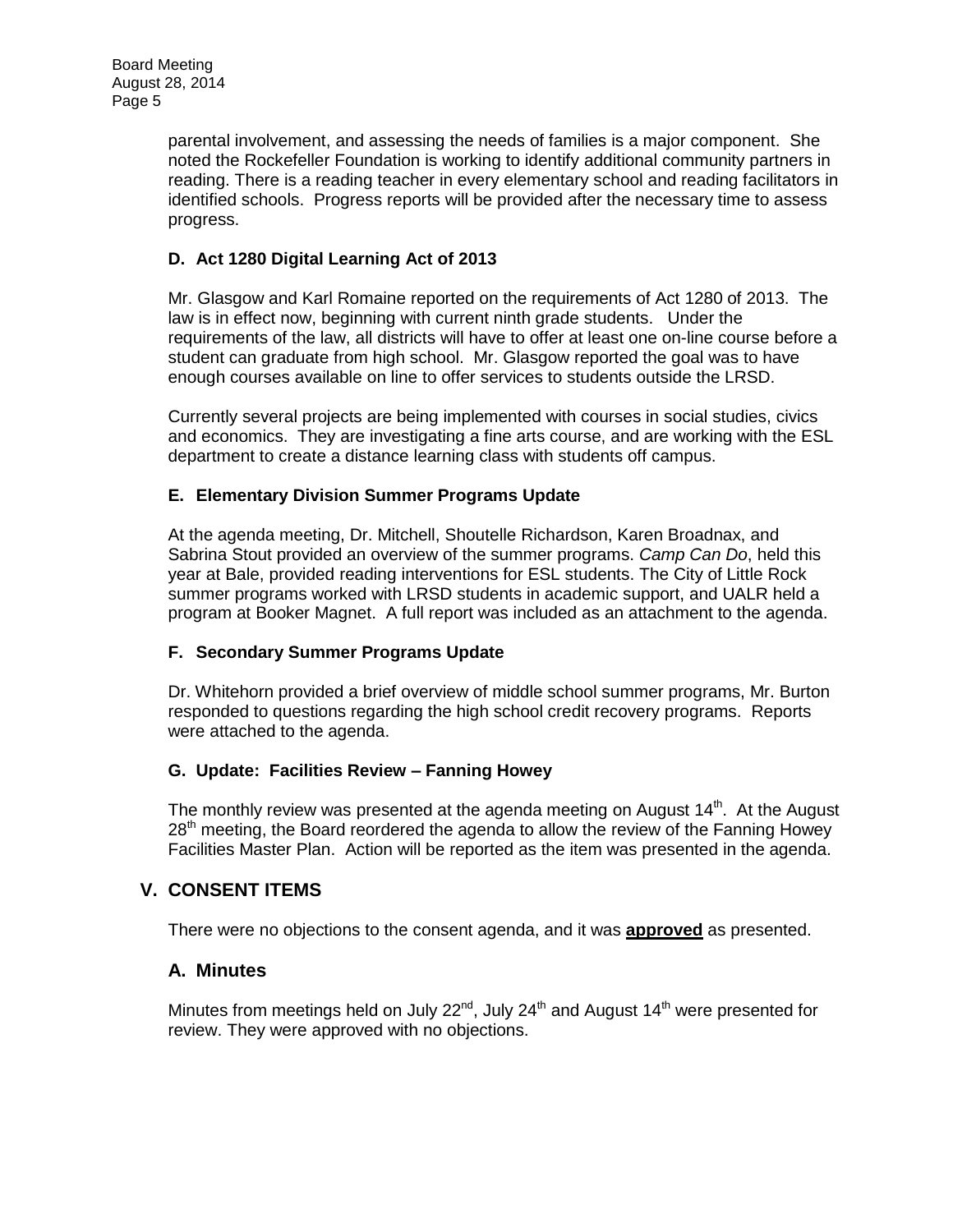### **B. Internal Auditors Report**

Mr. Becker's monthly report was removed from the consent agenda to allow for discussion. After Mr. Becker responded to questions, Mr. McAdoo moved to approve the auditor's report. Ms. Johnson seconded the motion and it **carried unanimously**.

# **VI. ADMINISTRATION**

## **A. Establishment of Millage Campaign Steering Committee**

A proposal for the establishment of a millage campaign committee was provided as a part of the Board's agenda. The committee would include community members from each election zone, LREA and PTA representatives. Ms. Curry moved to approve the establishment of a steering committee for the millage campaign. It was specified there would be the addition of LREA and PTA leadership. Mr. McAdoo seconded the motion. Each board member is to submit the names of two individuals from their zone along with the name of an alternate. The motion **carried unanimously**.

# **VII. EDUCATIONAL SERVICES**

## **A. Contract with The Learning Institute (TLI) for Interim Assessments**

Mr. Glasgow was present at the agenda meeting to respond to questions regarding the contract to be approved for District use of SOAR assessments.

The Learning Institute (TLI) has provided interim assessments for teacher use in assessing student progress in math and literacy. For 2014-15 the district will only use TLI at the elementary level. The superintendent recommended approval. Mr. McAdoo moved to approve the contract presented; Ms. Shephard seconded the motion and it **carried unanimously**.

## **B. Contract with Pearson for Professional Development for Principals and Instructional Facilitators**

Mr. Glasgow reported at the agenda meeting regarding the decision to reduce the amount of the contract with Pearson Education Services, based on an amendment to the ESEA Flexibility Plan which was recently approved by the U. S. Department of Education. The new rules allow the use of locally-hired school improvement specialists instead of an external provider. The recommendation presented included contracting with Pearson to develop training in lesson planning, rituals and routines, and rigor and relevance.

The superintendent recommended approval of the contract presented. Mr. Carreiro moved to approve the recommendation; Ms. Johnson seconded the motion. It **carried unanimously**.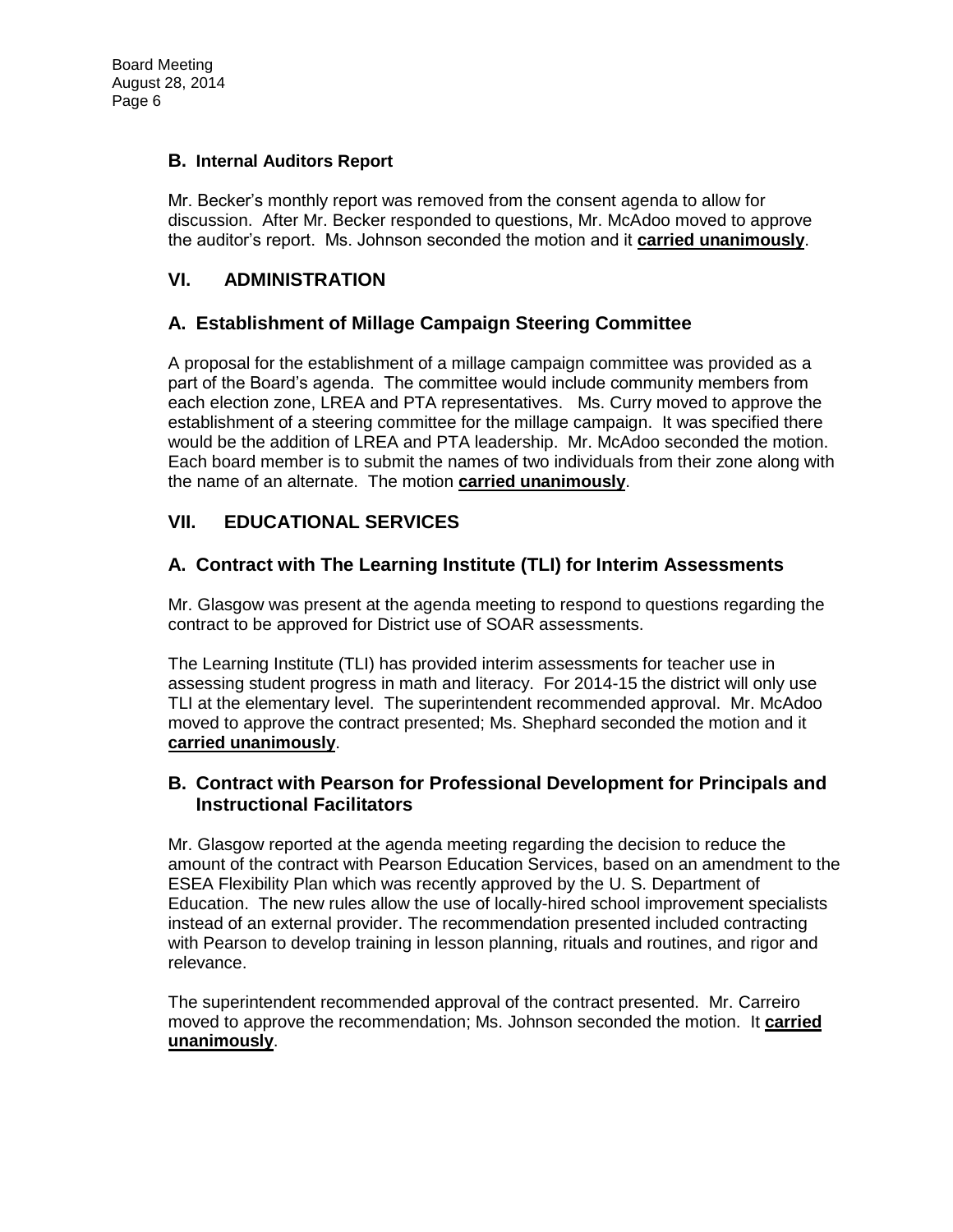### **VII. HUMAN RESOURCES**

### **A. Personnel Changes**

Routine personnel changes were printed in the board's agenda. In addition, a listing of appointments to positions of assistant principals was attached.

The assistant principals appointed were:

- Morgan Ealy, Washington Magnet School
- Shana Loring, Dunbar Magnet Middle School
- Jimmy Smith, Henderson Middle School
- Laura Strickland, McClellan High School
- Alicia Troutman, Mabelvale Middle School

Ms. Fisken moved to approve the changes as submitted. Mr. Carreiro seconded the motion, and it **carried unanimously**.

### **VII. FINANCE & SUPPORT SERVICES**

### **A. Budget Update**

Mr. Bailey provided a brief budget update and an overview of the fund balance report. The Board was reminded of the worksession scheduled for next Friday evening to go into further detail with the budget. Part of the budgeting process includes cleaning up the personnel files to ensure all budget function codes are accurate. Title allocations are being distributed to the schools at this time.

The annual budget will be presented for the board's review and approval in September.

## **B. Minority and Women Business Enterprise (MBE/WBE) Monthly Report**

The monthly MWBE reports were included in the Board's agenda.

### **C. Monthly Financial Statements**

The monthly budget reports were attached to the agenda.

### **D. Acceptance of LRSD Facilities Master Plan**

The agenda was reordered, and action was taken on this issue earlier in the meeting.

Troy Glover addressed the board and presented the plan overview. A summary document was provided as part of the board's agenda. The process used to develop the recommendations was explained in detail, and the recommendations presented were categorized. Carl Baxmeyer reviewed the recommendations in detail and responded to the Board's questions.

Ms. Fisken made a motion to accept the report with the understanding modifications may be necessary. Ms. Johnson seconded the motion. Mr. Carreiro, Ms. Johnson, Mr. Adams spoke in favor of the motion. It **carried unanimously**.